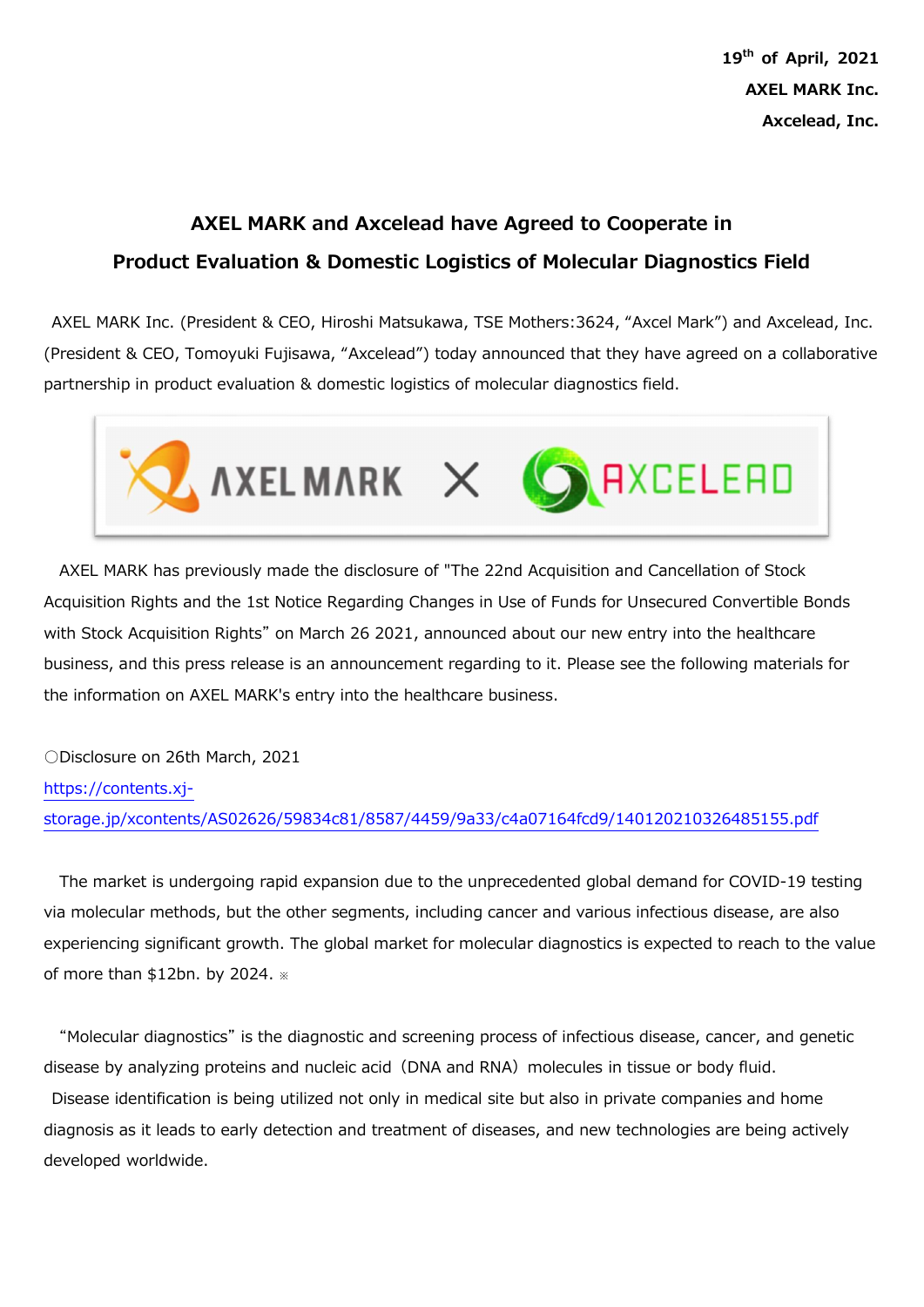In addition to the conventional major chemical analysis equipment, reagents, and scientific service companies, start-up companies are also promoting the development of new technology for molecular diagnosis, and test kits with various features have been commercialized, and new products will continue to be released in the market from now on.

 Axcelead will evaluate promising new technologies in the field of molecular diagnosis of overseas ventures that do not have commercial distribution to Japan, and AXEL MARK will acquire domestic commercialization rights and develop appropriate business partners. We believe that this partnership can build the collaborative value chain in the molecular diagnosis market.

Hereafter, both companies aim to contribute to improve people's healthy life expectancy by promoting the spread of new medical diagnosis technologies.

**※Source: "Molecular Diagnostics Market" Datamonitor Healthcare (Published on 30<sup>th</sup> Sep. 2020) Global Information Inc.** https://www.gii.co.jp/report/dchc967500-molecular-diagnostics-market.html

<Corporate Profile>

| AXEL MARK Inc.              |                                                          |
|-----------------------------|----------------------------------------------------------|
| Representative              | : President & CEO, Hiroshi Matsukawa                     |
| Location                    | : 1-32-2 Honcho Nakano-ku, Tokyo Japan                   |
| Founded                     | : March, 1994                                            |
| Website                     | : https://www.axelmark.co.jp                             |
| <b>Business Description</b> | : Healthcare, Advertisement, Block chain technology, IoT |
|                             |                                                          |

| Axcelead, Inc.              |                                                                                                     |
|-----------------------------|-----------------------------------------------------------------------------------------------------|
| Representative              | : President & CEO, Tomoyuki Fujisawa                                                                |
| Location                    | : 26-1, Muraoka-Higashi 2-chome Fujisawa, Kanagawa Japan                                            |
| Established                 | : April, 2020                                                                                       |
| Website                     | : https://www.axcelead-hd.com                                                                       |
| <b>Business Description</b> | : Owns shares or interests in companies that operate businesses related to                          |
|                             | e hayaaqaaytiga laga madigal dowlaas. Cunnayt tha buqinaas astiyitiga ef tha campany and santyibuty |

pharmaceuticals and medical devices. Support the business activities of the company and contribute to improving the corporate value of the entire group.

> ━━━━━━━━━━━━━━━━━━━━━━━━━━━━━━━━━━━ 【Contact】

> > AXEL MARK Inc. IR division

1-32-2 Honcho Nakano-ku, Tokyo Japan

press@axelmark.co.jp T E L : 03-5354-3351